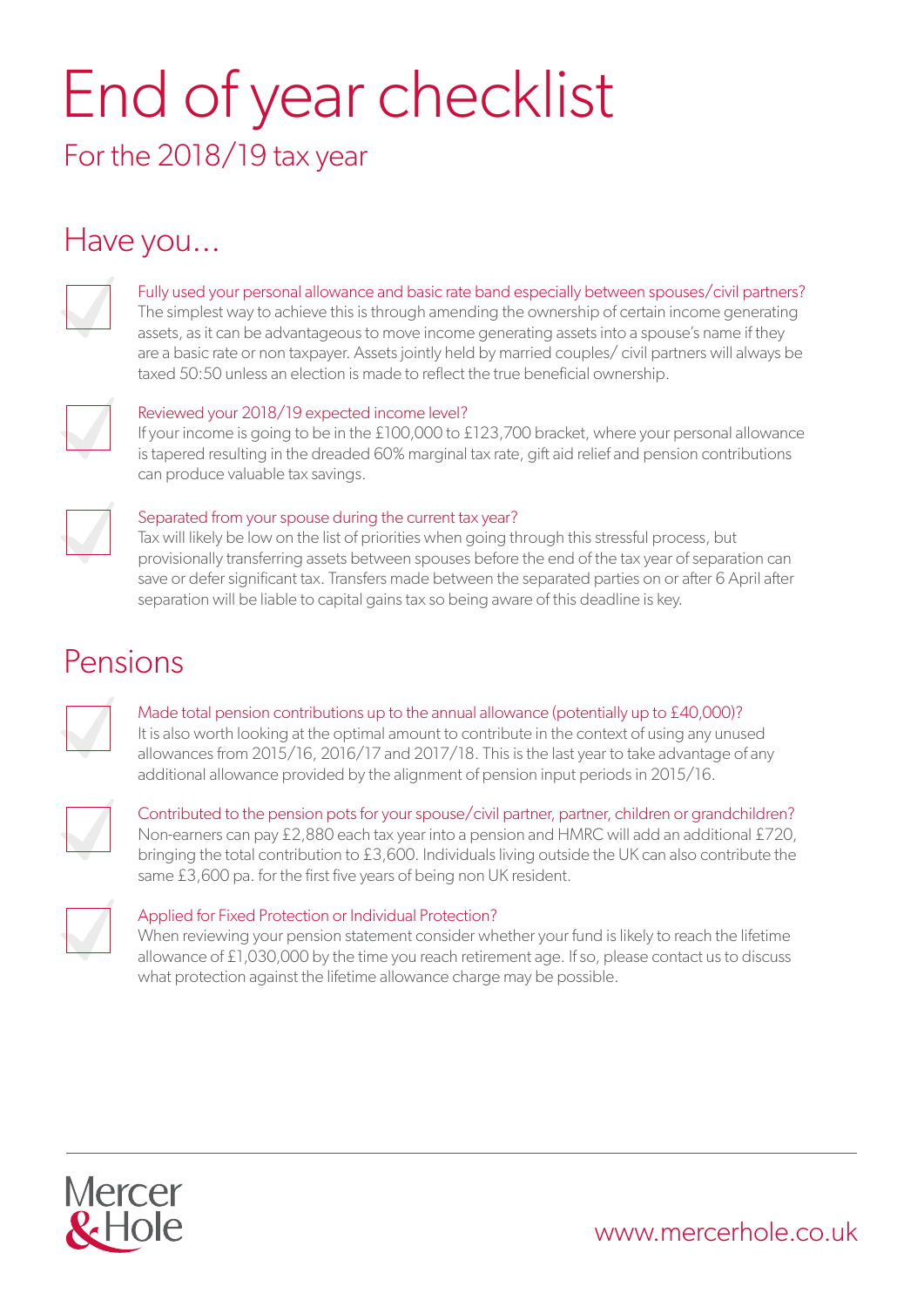## Investments



#### Used your annual £20,000 ISA allowance?

This moves assets into an income tax and CGT free environment and over a number of years, can build up a significant pot. ISA status is preserved upon spousal inheritance too.



#### Considered paying into a junior ISA for children or grandchildren?

For those children who did not qualify for a child trust fund up to £4,260 can be put into a Junior ISA. In addition 16 and 17 year olds can put up to £20,000 into an adult cash ISA as well as using their junior ISA allowance – giving them an even higher total ISA allowance than their parents!



#### Made use of your £11,700 Capital Gains Tax (CGT) annual exemption?

Transfers of assets between spouses/civil partners are tax free for CGT meaning you could ensure their allowances are not wasted. If you have realised gains and also have some investments standing at a loss, you could consider selling those at a loss to reduce your tax bill.



#### Considered making a negligible value claim for any assets?

If any assets have become worthless then a claim can be made to treat the assets as being sold so that the losses can be realised. For certain trading companies these losses can not only be used against other capital gains but could also be set against income providing tax relief which can help mitigate the lost investment funds.



#### Explored tax efficient investments?

Income and capital gains tax relief are available on qualifying investments made through the Enterprise Investment Scheme (EIS) up to £1,000,000, or Venture Capital Trusts (VCTs) up to £200,000.



#### Recently sold or considered selling a commercial property if you are not UK resident?

Disposals of commercial property by non-residents are outside the scope of UK tax but this is changing with effect from 1 April 2019 for companies and 6 April 2019 for individuals. Commercial property holders will receive the benefit of a base cost uplift in most cases on the date the charge comes into force, but there will be a 30 day reporting deadline to be aware of once completion takes place. This is in line with the residential property rules for non-residents. If you are in the process of selling a commercial property and completion takes place in April the additional reporting requirement will need to be considered.

# Inheritance Tax (IHT)



#### Reduced your Inheritance Tax (IHT) exposure?

Have you made use of your annual exemption of £3,000 for the current year as well as any brought forward allowance from 2017/18? Now is also a good opportunity to review your overall IHT strategy which will often involve looking at investments, trust structures, solutions involving life assurance or gifting surplus income or capital.